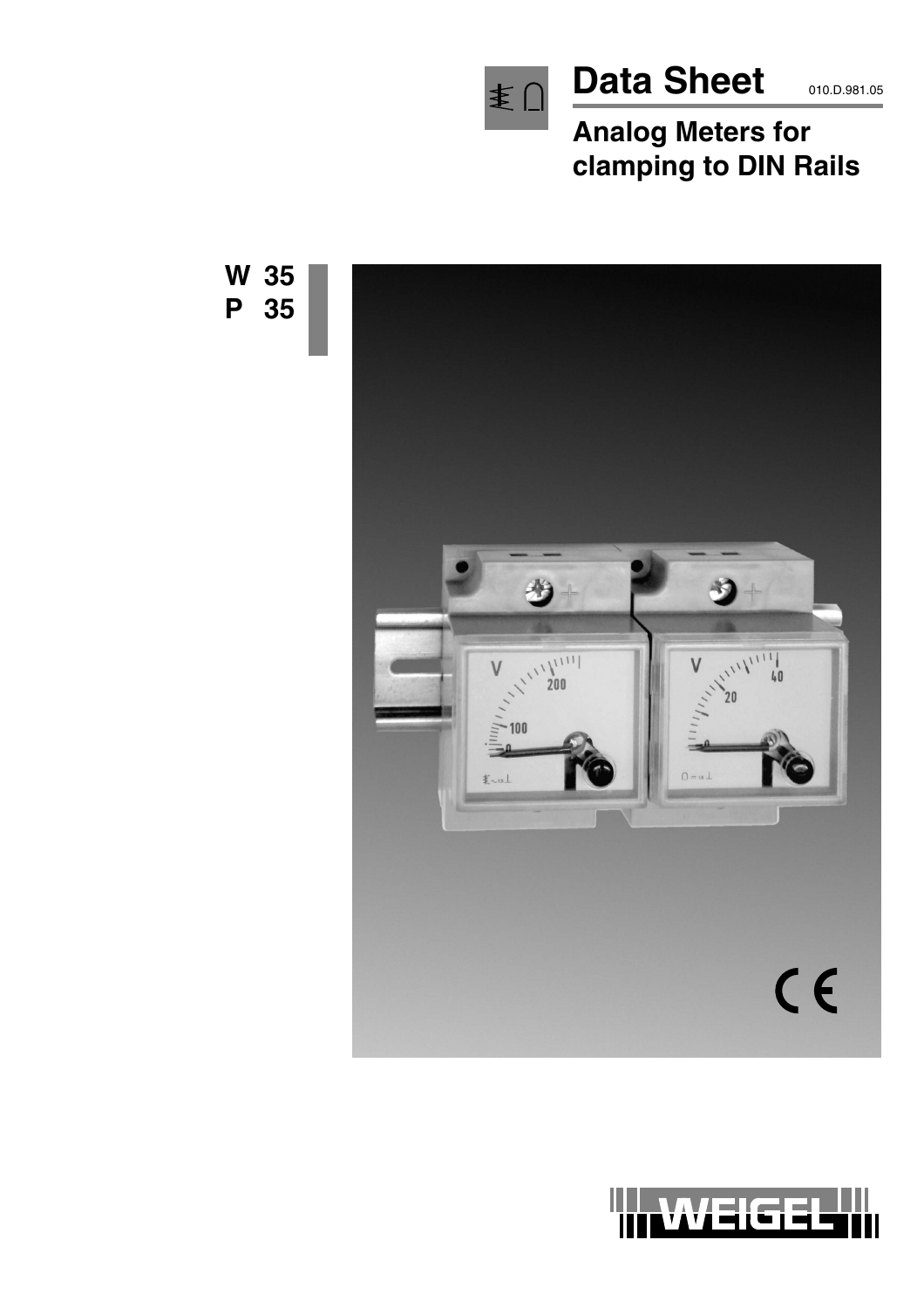## **Application**

The analog meters **W 35** and **P 35** are designed for clamping to DIN rails and to be used for the measurement of current and voltage in distribution installations which utilize 35 mm DIN rails according to DIN EN 60 715 for equipment mounting.

The mounting width of 52.5 mm is equal to 3 sectional units.

The meters can also be surface mounted besides clamping to a DIN rail.

### **Functional Principle**

**W 35** moving-iron movement with shell-type system, silicon oil damping and spring loaded jewel bearings, pivot suspension.

**P 35** moving-coil movement with core-type magnetic system, dual spring loaded jewel bearings, pivot suspension.

### **Mechanical Data**

| case details       |                                            | projecting case clamping to 35 mm<br>mounting rail complying with DIN EN 60 715 |
|--------------------|--------------------------------------------|---------------------------------------------------------------------------------|
| material of case   | thermoplastics, self-extinguishing         |                                                                                 |
| colour of case     | gray (similar to RAL 7032)                 |                                                                                 |
| material of window | polycarbonate                              |                                                                                 |
| position of use    | vertical $\pm 5^{\circ}$                   |                                                                                 |
| terminals          | screw terminals (up to 5 mm <sup>2</sup> ) |                                                                                 |
| dimensions LxWxH   | 75 mm x 52,5 mm x 68 mm                    |                                                                                 |
| weight approx.     | W 35<br>0.1 <sub>kq</sub>                  | P 35<br>$0.1$ kg                                                                |

### **Electrical Data**

| measuring unit                                                              | W 35<br>P 35  | AC voltage or AC current<br>DC voltage or DC current                                                                                                         |
|-----------------------------------------------------------------------------|---------------|--------------------------------------------------------------------------------------------------------------------------------------------------------------|
| overload capacity (acc. to DIN EN 60 051 - 1)<br>continuously<br>$5 s$ max. |               | 1.2 times rated voltage / current                                                                                                                            |
| voltmeters<br>ammeters                                                      |               | 2 times rated voltage<br>10 times rated current                                                                                                              |
| power consumption W 35                                                      |               |                                                                                                                                                              |
| voltmeters<br>ammeters                                                      |               | approx. 1.5  3 VA<br>approx. 0.5  1 VA                                                                                                                       |
| frequency range $W$ 35 45  65 Hz                                            |               |                                                                                                                                                              |
| enclosure code                                                              |               | IP 52 case front side<br>IP 00 for terminals without protection against<br>accidental contact<br>IP 20 for terminals protected against<br>accidental contact |
| measurement category CAT III                                                |               |                                                                                                                                                              |
| operating voltage                                                           | W 35<br>600 V | P 35<br>300 V                                                                                                                                                |
| pollution level                                                             | 2             |                                                                                                                                                              |

### **Measuring Ranges**

### **For mains use**

| AC current $1)$ W 35                                      | AC voltage W 35                                             |
|-----------------------------------------------------------|-------------------------------------------------------------|
| 1 A                                                       |                                                             |
| 1.5A                                                      | 150 V                                                       |
| 2.5A                                                      | 250 V                                                       |
| 4 A                                                       | 400 V                                                       |
| 5 A                                                       | 500 V                                                       |
| 6 A                                                       | 600 V                                                       |
| 10 A                                                      |                                                             |
| 15 A                                                      |                                                             |
| 25 A                                                      |                                                             |
| W 35 for use on<br>current transformer<br>$N/1$ A<br>N/5A | W 35 for use on<br>voltage transformer $2$ )<br>$100V$ sec. |

Please state transformer ratio when ordering.

<sup>1</sup>) full-scale value = 2 times rated current (overload scaling)  $^{2)}$  full-scale value = 1.2 times rated voltage ( – " – )

| DC current P 35                    |                    | voltage drop approx.             |                | DC voltage P 35 > 5V<br>sensitivity 3) |
|------------------------------------|--------------------|----------------------------------|----------------|----------------------------------------|
| 1<br>6                             | mA<br>mA           | 60 mV<br>60 mV                   | 10 V<br>40 V   | 1000 $\Omega$ /V<br>1000 Ω/V           |
| 20<br>$0.5\quad A$<br>$2.5\quad A$ | mA<br>$1.5\quad A$ | 60 mV<br>60 mV<br>60 mV<br>60 mV | 150 V<br>250 V | 1000 Ω/V<br>1000 $\Omega$ /V           |
|                                    |                    | P35 for use with external shunt  |                | sensitivity 3)                         |
|                                    |                    |                                  | $\sim$ $\sim$  | $\lambda$                              |

60 mV 1000 Ω/V<br>100 mV 1000 Ω/V  $100 \text{ mV}$   $1000 \Omega/V$ <br> $150 \text{ mV}$   $1000 \Omega/V$ 1000  $\Omega$ /V

a total lead resistance of 0.05  $\Omega$  is considered in the calibration of the indicator for connecting leads 1 m,  $2 \times 0.75$  mm<sup>2</sup>

#### **Not for mains use**

| DC voltage P $35 \leq 5V$<br>sensitivity <sup>3</sup> ) |                                      |
|---------------------------------------------------------|--------------------------------------|
| 1 V                                                     | 1000 $\Omega$ /V                     |
| 1.5V                                                    | 1000 $\Omega$ /V                     |
| 2.5V<br>4 V                                             | 1000 $\Omega$ /V<br>1000 $\Omega$ /V |

<sup>3</sup>) the resistance values are limited to a tolerance of  $\pm 20\%$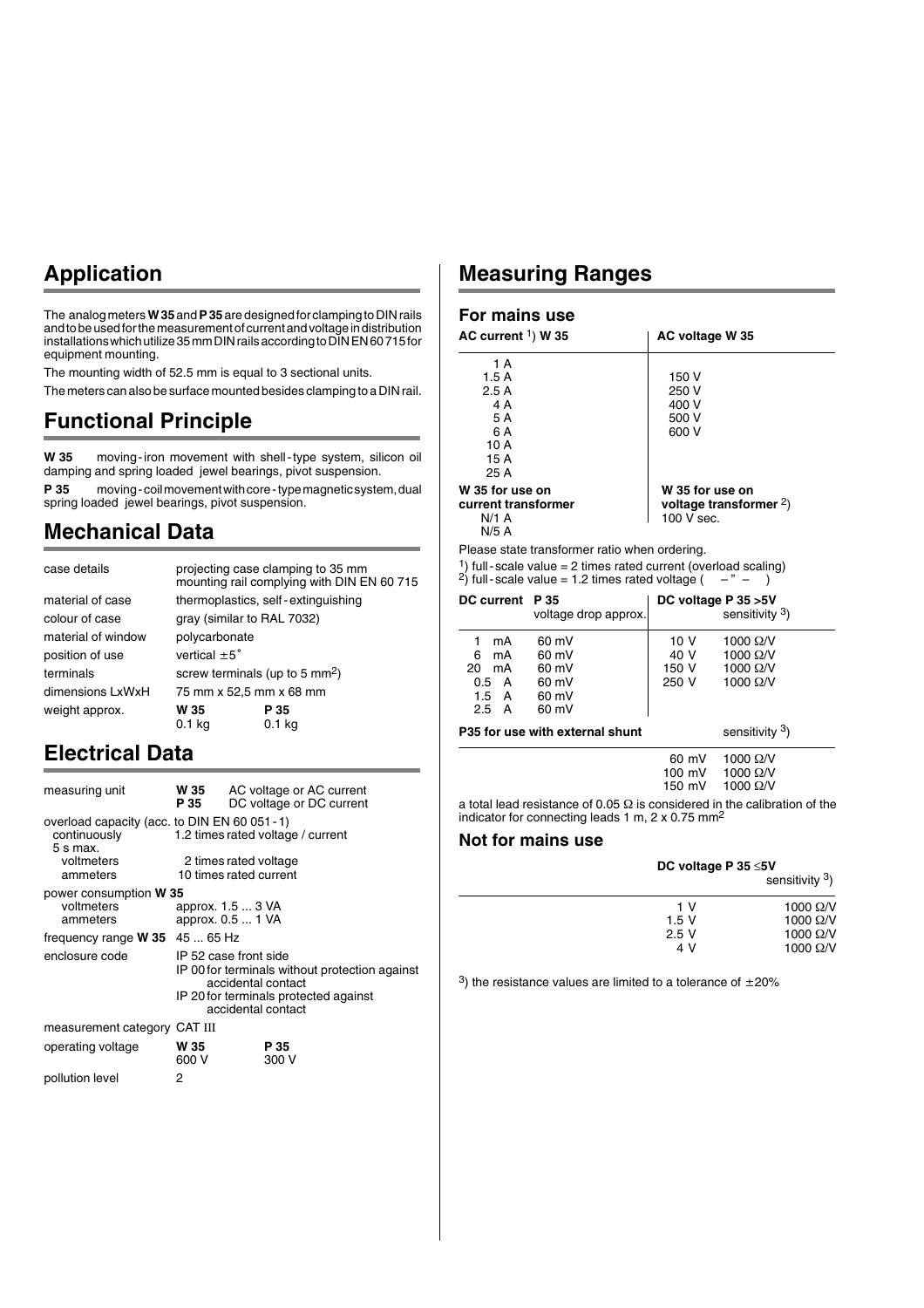

# Data Sheet 010.D.981.05

## **Analog Meters for clamping to DIN Rails**

### **Scaling**

| pointer                  |      | bar / knife-edge pointer                                                                   |
|--------------------------|------|--------------------------------------------------------------------------------------------|
| dial                     |      | white                                                                                      |
| pointer deflection       |      | $090^\circ$                                                                                |
| scale<br>characteristics | W 35 | initial scale compressed, calibrated<br>down to $\frac{1}{5}$ th of rated full-scale value |
|                          | P 35 | linear                                                                                     |
| scale division           |      | coarse–fine ▶                                                                              |
| scale length             |      | 35 mm                                                                                      |
| overload scaling W 35    |      |                                                                                            |
| ammeters                 |      | 2 times rated current                                                                      |
| voltage transformers     |      | voltmeters for use on 1.2 times rated voltage                                              |

### **Accuracy at Reference Conditions**

accuracy class 1.5 according to DIN EN 60 051-1

| reference conditions |                                              |
|----------------------|----------------------------------------------|
| ambient temperature  | $23^{\circ}$ C                               |
| position of use      | nominal position $\pm 1$ °                   |
| input quantity       | rated measuring value                        |
| W 35<br>frequency    | 45  65 Hz                                    |
| wave form<br>W 35    | sinusoidal, distortion factor <5%            |
| others               | DIN EN 60 051 - 1                            |
| influences           |                                              |
| ambient temperature  | $23^{\circ}$ C $\pm$ 2K                      |
| position of use      | nominal position $\pm 5^{\circ}$             |
| frequency<br>W 35    | 15  100 Hz (voltage)<br>15  400 Hz (current) |
| stray magnetic field | 0.5 <sub>mT</sub>                            |

### **Environmental**

| climatic suitability           | climatic class 2 according to VDE/VDI 3540,<br>sheet 2 |
|--------------------------------|--------------------------------------------------------|
| operating<br>temperature range | $-25+40^{\circ}C$                                      |
| storage<br>temperature range   | $-25+65^{\circ}C$                                      |
| relative humidity              | $\leq$ 75% annual average, non-condensing              |
| shock resistance               | 15 g, 11 ms                                            |
| vibration resistance           | $2.5$ g, $555$ Hz                                      |
|                                |                                                        |

## **Rules and Standards**

| DIN 43 802    | Line scales and pointers for indicating<br>electrical measuring instruments;<br>general requirements |
|---------------|------------------------------------------------------------------------------------------------------|
| DIN 16 257    | Nominal positions and position symbols used<br>for measuring instruments                             |
| DIN EN 60 051 | Direct acting indicating analogue electrical<br>measuring instruments and their accessories          |
| -1            | Part 1: Definitions and general requirements<br>common to all parts                                  |
| -2            | Part 2: Special requirements for ammeters<br>and voltmeters                                          |
| -9            | Part 9: Recommended test methods                                                                     |

| DIN EN 60 529   | Enclosure codes by housings (IP-code)                                                                                                  |
|-----------------|----------------------------------------------------------------------------------------------------------------------------------------|
| DIN EN 60 715   | Dimensions of low voltage switching devices:<br>standardized DIN rails for mechanical fixation<br>of electrical devices in switchgears |
| DIN EN 61 010-1 | Safety requirements for electrical measuring,<br>control and laboratory equipment<br>Part 1: General requirements                      |
| DIN EN 61 326-1 | Electrical equipment for measurement, con-<br>trol and laboratory use - EMC requirements<br>Part 1: General requirements               |
|                 | VDE/VDI 3540 sheet 2 reliability of measuring and control<br>equipment (classification of climates)                                    |

### **Options**

| dial                                   |                                                                                                                                                                                                                      |
|----------------------------------------|----------------------------------------------------------------------------------------------------------------------------------------------------------------------------------------------------------------------|
| blank dial                             | pencil marked initial and end values                                                                                                                                                                                 |
| scale division<br>and figuring<br>P 35 | $0100\%$ .<br>linear, full–scale values acc, to DIN series<br>$(1 - 1.5 - 2.5 - 4 - 6$ and any decimal multiple<br>of these numbers e.g. $150 \text{ m}^3$ /h) or<br>deviating from DIN series;<br>captions optional |
| additional lettering                   | to be specified e.g. "generator"                                                                                                                                                                                     |
| additional figuring                    | to be specified                                                                                                                                                                                                      |
| coloured marks                         | red, green or blue for important scale values                                                                                                                                                                        |
| coloured sector                        | red, green or blue within scale division                                                                                                                                                                             |
| logo on the dial                       | none or to be specified                                                                                                                                                                                              |

### **Dimensions and Terminals**



(dimensions in mm)

 $\blacklozenge$  also refer to "Options"